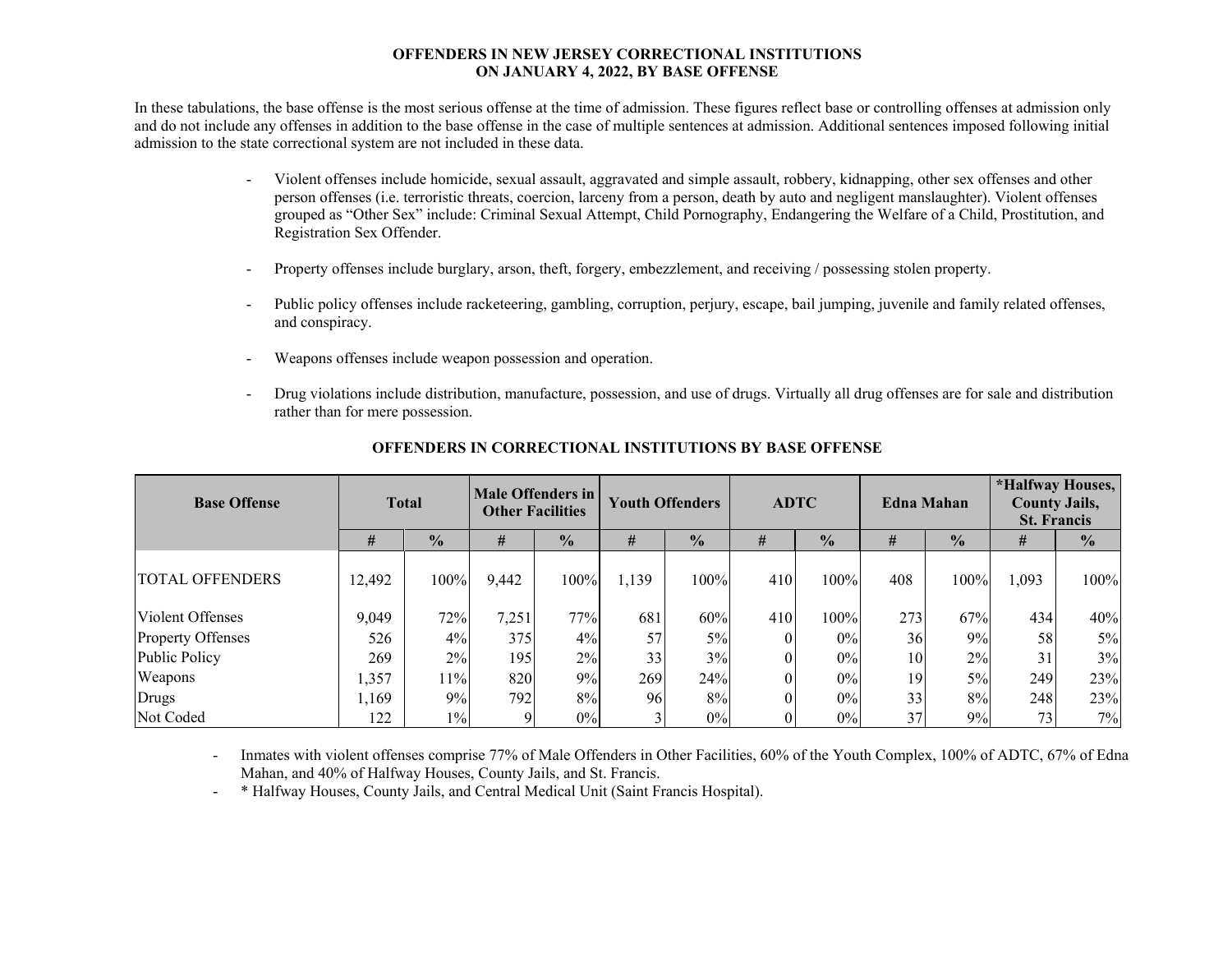# **Prison Complex Offenders By Base Offense**

| <b>Institution</b>       | <b>Total</b>  | <b>Violent</b><br><b>Offenses</b> | Homicide   | <b>Sexual</b><br><b>Assault</b> | <b>Assault</b> | <b>Robbery</b> | Kidnap               | Other<br><b>Sex</b> | Other<br><b>Person</b> | <b>Property</b> | <b>Public</b><br><b>Policy</b> | <b>Weapons Drugs</b> |            | <b>Not</b><br>Coded  |
|--------------------------|---------------|-----------------------------------|------------|---------------------------------|----------------|----------------|----------------------|---------------------|------------------------|-----------------|--------------------------------|----------------------|------------|----------------------|
|                          |               |                                   |            |                                 |                |                |                      |                     |                        |                 |                                |                      |            |                      |
| <b>Bayside</b>           | 893           | 584                               | 197        | 51                              | 127            | 191            | 4                    | 14                  | $\Omega$               | 57              | 20                             | 128                  | 104        | $\overline{0}$       |
| <b>Main</b>              | 100%          | 65%                               | 22%        | 6%                              | 14%            | 21%            | $0\%$                | 2%                  | 0%                     | 6%              | 2%                             | 14%                  | 12%        | 0%                   |
| <b>Bayside</b>           | 273           | 158                               | 58         | 0                               | 31             | 64             | 3                    | 2                   |                        | 22              | 11                             | 37                   | 45         | $\overline{0}$       |
| Farm                     | 100%          | 58%                               | 21%        | 0%                              | 11%            | 23%            | 1%                   | $1\%$               | 0%                     | 8%              | 4%                             | 14%                  | 16%        | 0%                   |
|                          |               |                                   |            |                                 |                |                |                      |                     |                        |                 |                                |                      |            |                      |
| <b>Bayside Total</b>     | 1,166<br>100% | 742<br>64%                        | 255<br>22% | 51<br>4%                        | 158<br>14%     | 255<br>22%     | $\overline{7}$<br>1% | 16<br>1%            | $\mathbf 0$<br>0%      | 79<br>7%        | 31<br>3%                       | 165<br>14%           | 149<br>13% | $\overline{0}$<br>0% |
|                          |               |                                   |            |                                 |                |                |                      |                     |                        |                 |                                |                      |            |                      |
| East Jersey Main         | 1,201<br>100% | 1,095<br>91%                      | 707<br>59% | 100<br>8%                       | 40<br>3%       | 190<br>16%     | 45<br>4%             | 10<br>$1\%$         | 3<br>0%                | 12<br>1%        | 13<br>1%                       | 29<br>2%             | 52<br>4%   | $\overline{0}$<br>0% |
| <b>East Jersey Camp</b>  | 39            | 25                                | 1          | $\mathbf 0$                     | 3              | 20             | 1                    | $\pmb{0}$           | $\Omega$               |                 | 3                              | $\overline{2}$       | 8          | $\overline{0}$       |
|                          | 100%          | 64%                               | 3%         | 0%                              | 8%             | 51%            | 3%                   | 0%                  | 0%                     | 3%              | 8%                             | 5%                   | 21%        | 0%                   |
| <b>East Jersey Total</b> | 1,240<br>100% | 1,120<br>90%                      | 708<br>57% | 100<br>8%                       | 43<br>3%       | 210<br>17%     | 46<br>4%             | 10<br>1%            | $\mathbf{3}$<br>0%     | 13<br>1%        | 16<br>1%                       | 31<br>3%             | 60<br>5%   | $\overline{0}$<br>0% |
|                          |               |                                   |            |                                 |                |                |                      |                     |                        |                 |                                |                      |            |                      |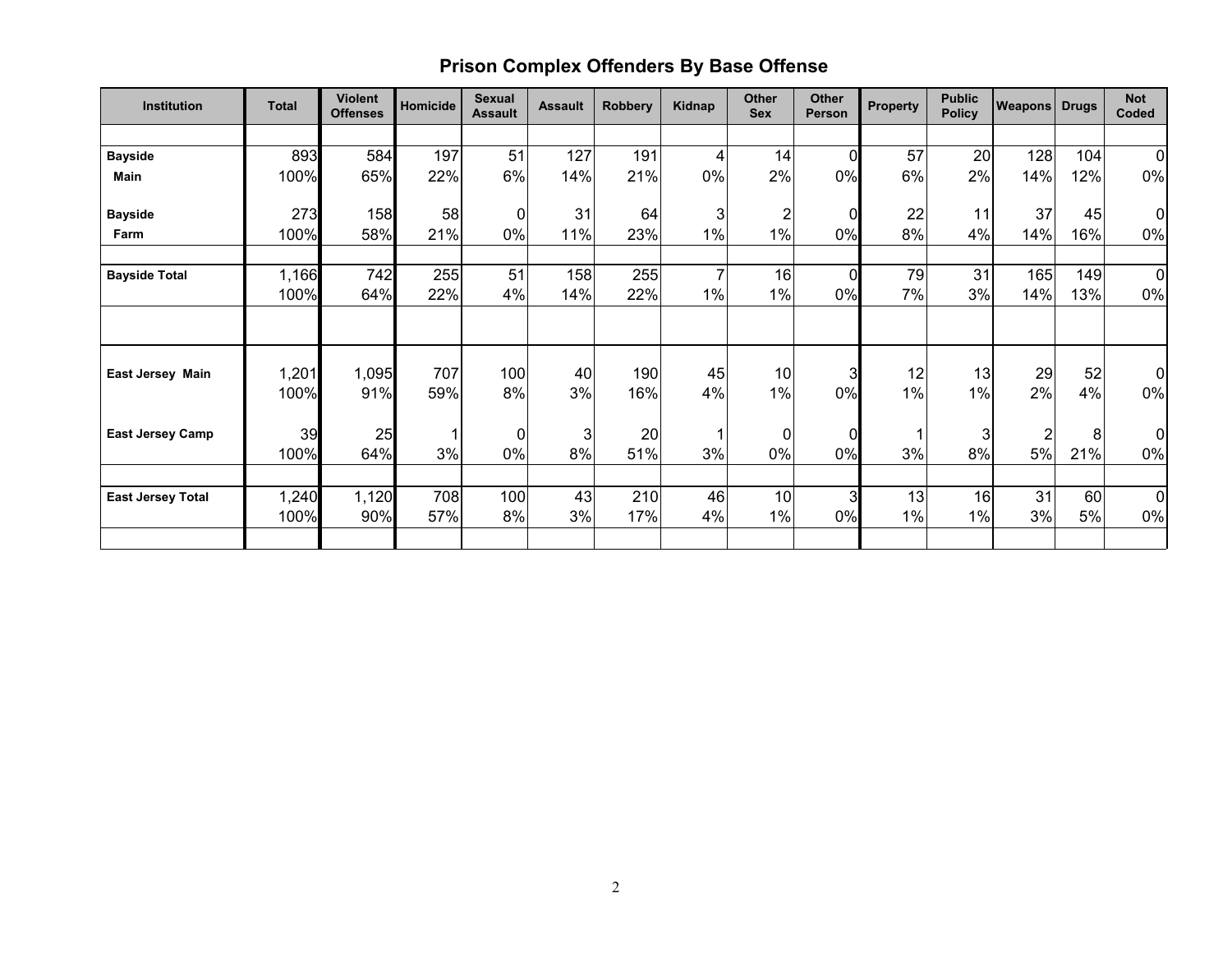# **Prison Complex Offenders By Base Offense**

| <b>Institution</b>                                  | <b>Total</b>  | <b>Violent</b><br><b>Offenses</b> | Homicide  | <b>Sexual</b><br><b>Assault</b> | <b>Assault</b> | <b>Robbery</b> | Kidnap         | <b>Other</b><br><b>Sex</b> | <b>Other</b><br>Person | <b>Property</b> | <b>Public</b><br><b>Policy</b> | <b>Weapons</b> | <b>Drugs</b> | <b>Not</b><br>Coded  |
|-----------------------------------------------------|---------------|-----------------------------------|-----------|---------------------------------|----------------|----------------|----------------|----------------------------|------------------------|-----------------|--------------------------------|----------------|--------------|----------------------|
|                                                     |               |                                   |           |                                 |                |                |                |                            |                        |                 |                                |                |              |                      |
| <b>Midstate</b>                                     | 456           | 306                               | 93        | 13                              | 44             | 147            | $\overline{c}$ | $6\phantom{a}$             |                        | 19              | 9                              | 73             | 49           | $\overline{0}$       |
|                                                     | 100%          | 67%                               | 20%       | 3%                              | 10%            | 32%            | 0%             | $1\%$                      | 0%                     | 4%              | 2%                             | 16%            | 11%          | $0\%$                |
|                                                     |               |                                   |           |                                 |                |                |                |                            |                        |                 |                                |                |              |                      |
| <b>NJ State Prison</b>                              | 1,459         | 1,299                             | 917       | 80                              | 52             | 200            | 36             | 11                         | 3                      | 27              | 21                             | 41             | 68           | 3 <sub>l</sub>       |
|                                                     | 100%          | 89%                               | 63%       | 5%                              | 4%             | 14%            | 2%             | $1\%$                      | 0%                     | 2%              | 1%                             | 3%             | 5%           | 0%                   |
| <b>Northern</b>                                     | 1,745         | 1,335                             | 490       | 100                             | 178            | 490            | 36             | 35                         | 6                      | 74              | 44                             | 153            | 138          | 1 <sup>1</sup>       |
| <b>Main</b>                                         | 100%          | 77%                               | 28%       | 6%                              | 10%            | 28%            | 2%             | 2%                         | 0%                     | 4%              | 3%                             | 9%             | 8%           | $0\%$                |
| <b>Northern</b>                                     | 311           | 210                               | 65        | 16                              | 33             | 87             | 3              | 5                          |                        | 18              | 8                              | 36             | 39           | $\overline{0}$       |
| Ad. Seg. Male                                       | 100%          | 68%                               | 21%       | 5%                              | 11%            | 28%            | 1%             | 2%                         | 0%                     | 6%              | 3%                             | 12%            | 13%          | 0%                   |
| <b>Northern Total</b>                               | 2,056         | 1,545                             | 555       | 116                             | 211            | 577            | 39             | 40                         |                        | 92              | 52                             | 189            | 177          | $\overline{1}$       |
|                                                     | 100%          | 75%                               | 27%       | 6%                              | 10%            | 28%            | 2%             | 2%                         | 0%                     | 4%              | 3%                             | 9%             | 9%           | $0\%$                |
| <b>Southern</b>                                     |               |                                   |           |                                 |                |                |                |                            |                        |                 |                                |                |              |                      |
|                                                     | 1,000<br>100% | 653<br>65%                        | 97<br>10% | 172<br>17%                      | 99<br>10%      | 154<br>15%     | 5<br>1%        | 117<br>12%                 | 9<br>1%                | 60<br>6%        | 24<br>2%                       | 156<br>16%     | 107<br>11%   | $\overline{0}$<br>0% |
|                                                     |               |                                   |           |                                 |                |                |                |                            |                        |                 |                                |                |              |                      |
| <b>South Woods</b>                                  | 2,065         | 1,586                             | 520       | 289                             | 186            | 439            | 37             | 102                        | 13                     | 85              | 42                             | 165            | 182          | 5 <sup>1</sup>       |
|                                                     | 100%          | 77%                               | 25%       | 14%                             | 9%             | 21%            | 2%             | 5%                         | 1%                     | 4%              | 2%                             | 8%             | 9%           | $0\%$                |
| <b>Subtotal</b>                                     | 9,442         | 7,251                             | 3,145     | 821                             | 793            | 1,982          | 172            | 302                        | 36                     | 375             | 195                            | 820            | 792          | 9                    |
| <b>Male Offenders in</b><br><b>Other Facilities</b> | 100%          | 77%                               | 33%       | 9%                              | 8%             | 21%            | 2%             | 3%                         | 0%                     | 4%              | 2%                             | 9%             | 8%           | $0\%$                |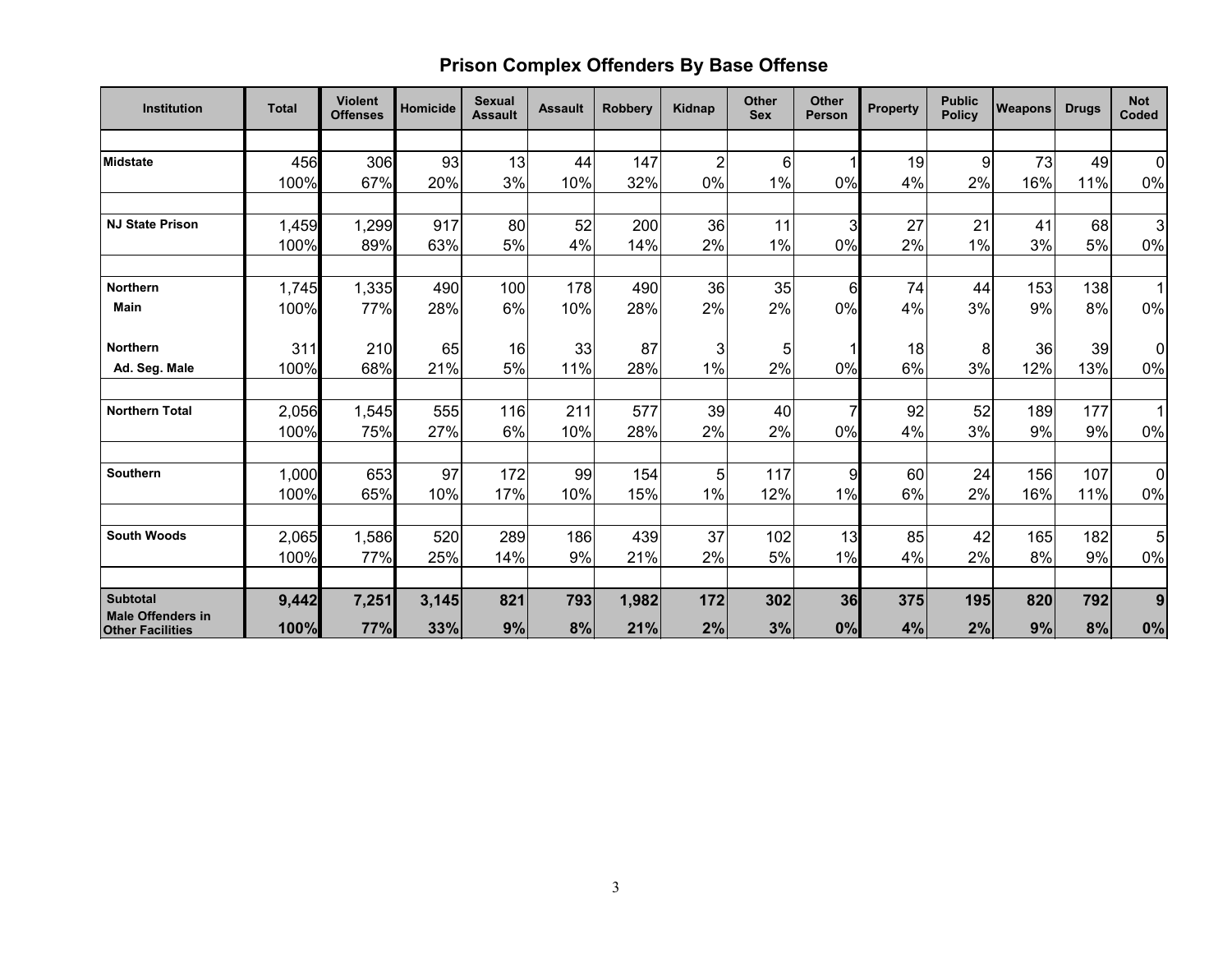| <b>Institution</b>    | <b>Total</b> | <b>Violent</b><br><b>Offenses</b> | Homicide | <b>Sexual</b><br><b>Assault</b> | <b>Assault</b> | <b>Robbery</b> | Kidnap | <b>Other</b><br><b>Sex</b> | <b>Other</b><br>Person | <b>Property</b> | <b>Public</b><br><b>Policy</b> | <b>Weapons Drugs</b> |     | <b>Not</b><br>Coded |
|-----------------------|--------------|-----------------------------------|----------|---------------------------------|----------------|----------------|--------|----------------------------|------------------------|-----------------|--------------------------------|----------------------|-----|---------------------|
|                       |              |                                   |          |                                 |                |                |        |                            |                        |                 |                                |                      |     |                     |
| <b>ADTC</b>           | 410          | 410                               | 3        | 316                             | 0              | ົ              |        | 79                         | 3                      |                 | 01                             |                      | 0   | $\overline{0}$      |
|                       | 100%         | 100%                              | $1\%$    | 77%                             | $0\%$          | 0%             | 2%     | 19%                        | 1%                     | 0%              | $0\%$                          | 0%                   | 0%  | 0%                  |
|                       |              |                                   |          |                                 |                |                |        |                            |                        |                 |                                |                      |     |                     |
| <b>Subtotal</b>       | 9,852        | 7,661                             | 3,148    | 1,137                           | 793            | 1,984          | 179    | 381                        | 39                     | 375             | 195                            | 820                  | 792 | 9                   |
|                       | 100%         | 78%                               | 32%      | 12%                             | 8%             | 20%            | 2%     | 4%                         | 0%                     | 4%              | 2%                             | 8%                   | 8%  | 0%                  |
|                       |              |                                   |          |                                 |                |                |        |                            |                        |                 |                                |                      |     |                     |
| <b>Mahan - Female</b> | 408          | 273                               | 156      | 15                              | 34             | 49             | 9      | 8                          |                        | 36              | 10                             | 19                   | 33  | 37                  |
| Prison                | 100%         | 67%                               | 38%      | 4%                              | 8%             | 12%            | 2%     | 2%                         | 0%                     | 9%              | 2%                             | 5%                   | 8%  | 9%                  |
|                       |              |                                   |          |                                 |                |                |        |                            |                        |                 |                                |                      |     |                     |
| <b>Total Prison</b>   | 10,260       | 7,934                             | 3,304    | 1,152                           | 827            | 2,033          | 188    | 389                        | 41                     | 411             | 205                            | 839                  | 825 | 46                  |
| <b>Complex</b>        | 100%         | 77%                               | 32%      | 11%                             | 8%             | 20%            | 2%     | 4%                         | 0%                     | 4%              | 2%                             | 8%                   | 8%  | 0%                  |

## **Prison Complex Offenders By Base Offense**

#### **ADTC** MALE OFFENDERS IN OTHER FACILITIES

### **FEMALE OFFENDERS**



Violent 76.8%Property 4.0% Public Policy 2.1%Weapons  $8.7\%$ Drugs 8.4% Not Coded $.0.1%$ 

Virtually all offenders at ADTC were committed for violent offenses.

Seventy-six percent (76.8%) of Male Offenders in Other Facilities were convicted of a violent offense.

Eight percent (8.4%) of all Male Offenders in Other Facilities were convicted of drug offenses.



Violent offenses were the most frequent commitment-offenses at Edna Mahan (66.9%).

Eight percent (8.1%) of female inmates were committed for drug offenses.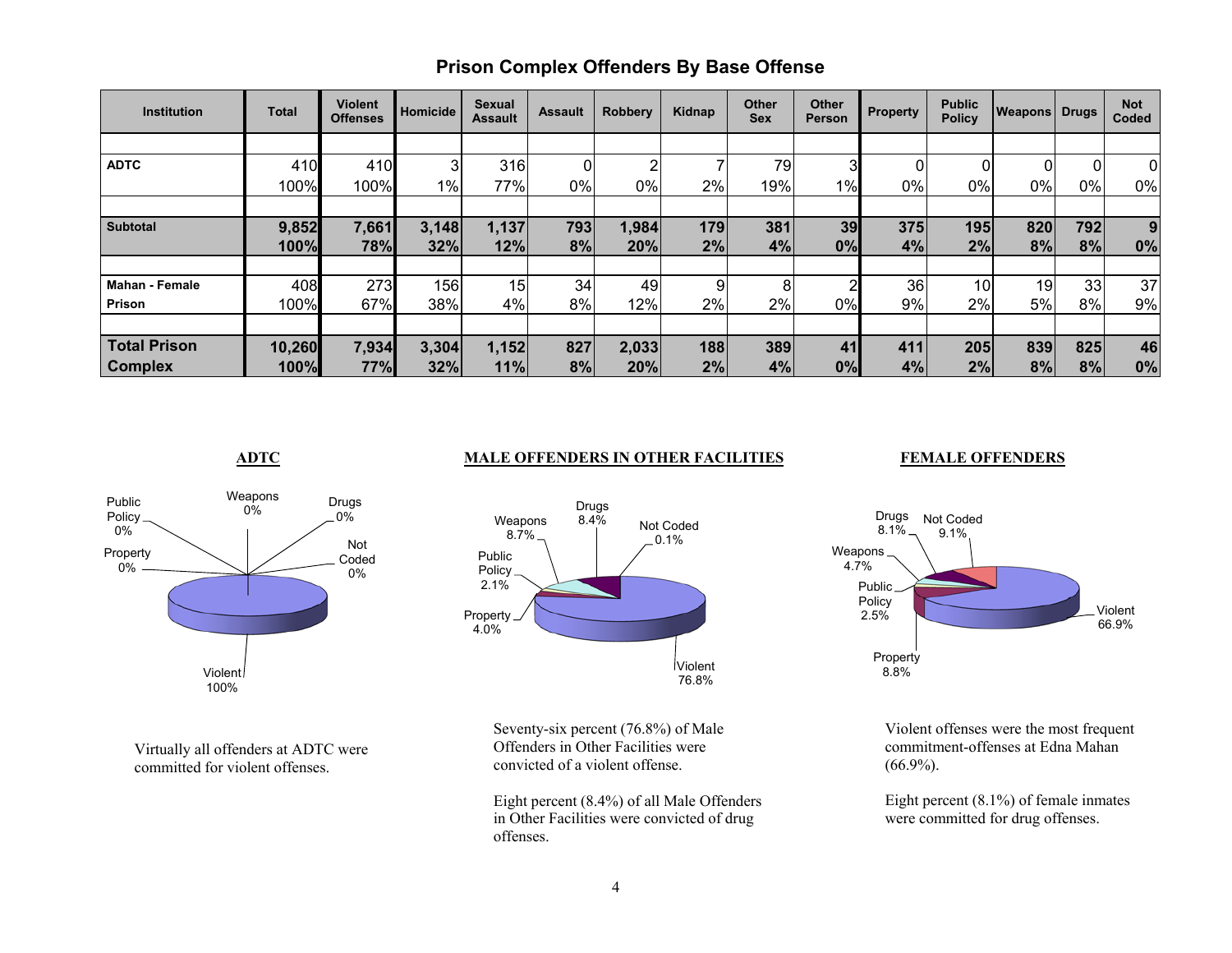# **Youth Offenders By Base Offense**

| <b>Institution</b>  | Total  | Violent<br><b>Offenses</b> | Homicide | Sexual<br><b>Assault</b> | <b>Assault</b> | <b>Robbery</b> | Kidnap | <b>Other</b><br>Sex | <b>Other</b><br><b>Person</b> | <b>Property</b> | <b>Public</b><br><b>Policy</b> | <b>Weapons</b> | <b>Drugs</b> | <b>Not</b><br>Coded |
|---------------------|--------|----------------------------|----------|--------------------------|----------------|----------------|--------|---------------------|-------------------------------|-----------------|--------------------------------|----------------|--------------|---------------------|
|                     |        |                            |          |                          |                |                |        |                     |                               |                 |                                |                |              |                     |
| <b>Garden State</b> | ا 139, | 681                        | 119      | 31                       | 183            | 315            | π      | 27                  |                               | 57              | 33                             | 269            | 96           | 3                   |
|                     | 100%   | 60%                        | 10%      | 3%                       | 16%            | 28%            | $0\%$  | 2%                  | $0\%$                         | 5%              | 3%                             | 24%            | 8%           | 0%                  |
|                     |        |                            |          |                          |                |                |        |                     |                               |                 |                                |                |              |                     |
| <b>Total Youth</b>  | 1,139  | 681                        | 119      | 31                       | 183            | 315            | 5      | 27                  |                               | 57              | 33                             | 269            | 96           | 3                   |
|                     | 100%   | 60%                        | 10%      | 3%                       | 16%            | 28%            | 0%     | 2%                  | 0%                            | 5%              | 3%                             | 24%            | 8%           | 0%                  |

#### **YOUTH OFFENDERS**



Fifty-nine percent (59.8%) of offenders housed in the youth facility were incarcerated for violent offenses.

Twenty-three percent (23.6%) of offenders housed in the youth facility were incarcerated for weapons offenses and 8.4% for drug offenses.